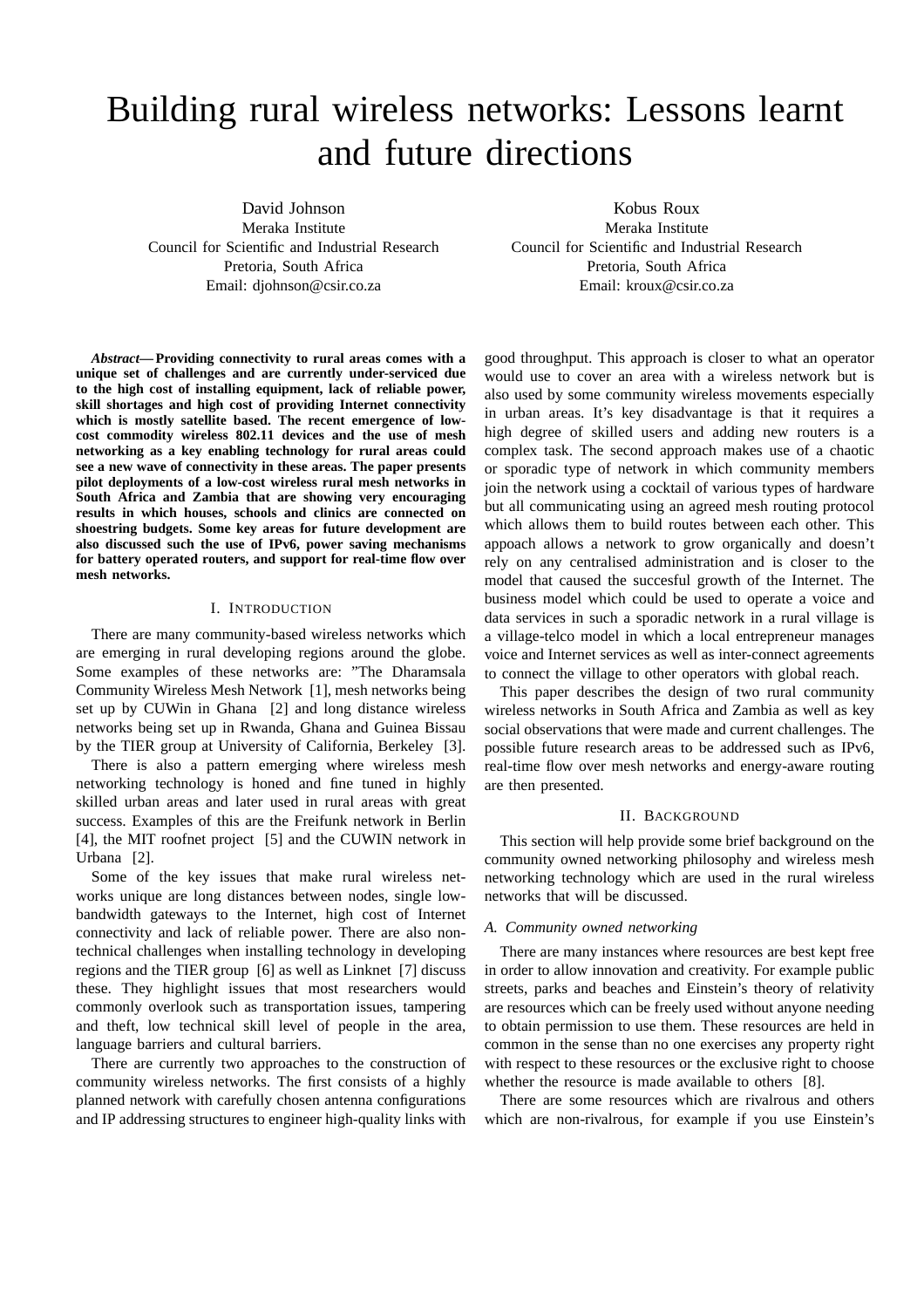theory of relativity, there is as much left over afterwards as there was before. But roads and beaches are different; if everyone tries to use the roads or beaches at the same you will get traffic jams and overcrowded beaches and laws are required to control these spaces. The electromagnetic spectrum is another example of a rivalrous resource and has been regulated since 1927.

Most spectrum is only available to commercial operators, however a small amount of spectrum is made available for non-commercial purposes and this is the spectrum which is of most interest to community wireless groups. For example CB and amateur radio uses license-exempt bands to operate and is a self-regulated group which is owned and managed by the users themselves. Community owned wireless networks seeks to put the physical layer in the commons by using licencefree bands such as 2.4 GHz and 5.6 GHz and using spread spectrum technology to allow multiple users to share the same frequency.

New low-cost commodity WiFi based devices which can be used to create community wireless networks are creating the possibility to cover large areas with free wireless networks. Mesh networking's ability to self-configure and automatically heal itself makes it a very attractive technical solution for these community owned networks and this technology will now be discussed.

#### *B. Ad hoc networks*

An Ad hoc network is the cooperative engagement of a collection of wireless nodes without the required intervention of any centralized access point or existing infrastructure. Ad hoc networks have the key features of being self-forming, selfhealing and do not rely on the centralized services of any particular node.

A wireless ad hoc network is a network in which client devices such as laptops, PDA's or sensors perform a routing function to forward data from themselves or for other nodes to form an arbitrary network topology. When these devices are mobile they form a class of networks known as a mobile ad hoc network (MANET), where the wireless topology may change rapidly and unpredictably. Wireless sensor networks are a good example of a wireless ad hoc network.

A wireless mesh network is characterized by: dedicated wireless routers which carry out the function of routing packets through the network, static or quasi-static nodes and client devices, without any routing functionality, connecting to the wireless routers. Broadband community wireless networks or municipal wireless networks are good examples of wireless mesh networks.

All these types of ad hoc networks make use of ad hoc networking routing protocols which are being standardized by the IETF MANET working group [9]. There is also work being done to standardize mesh networking in the 802.11s standard. The specific MANET protocol used in the pilots discussed in this paper is the Optimized Link State Routing (OLSR) Protocol [10]. This is a Pro-active or table-driven routing protocol which maintain fresh lists of destinations

and their routes by periodically distributing routing tables in the network. The advantage of these protocols is that a route to a particular destination is immediately available. The disadvantage is that unnecessary routing traffic is generated for routes that may never be used.

### III. REFERENCE NETWORKS

## *A. South Africa: Peebles valley mesh*

Peebles Valley and the Masoyi tribal land are located 20 minutes to the North East of White River in South Africa along the road leading to the Kruger National Parks Numbi gate. The area is hilly and the Peebles Valley stretches from the ACTS clinic and divides wealthy commercial farms from the poorer Masoyi tribal area. The AIDS Care Training and Support (ACTS) clinic is located at the beginning of the Valley. They provide medical services to AIDS patients, counselling, testing and Anti-retroviral (ARV) treatment. The clinic has gained a reputation within the community with many people coming from outside of the Masoyi area for treatment.

The Masoyi community is under-serviced with most roads remaining unpaved and most houses lacking running water, however electricity is available within the community. The community is poor and has been hugely impacted by AIDS losing many salaried member of households through AIDS which has a significant impact on extended families.

The Peebles valley mesh network, consisting of 9 nodes, is deployed over an area of about 15 square kilometers. It is an International Development Research Centre (IDRC) funded project built to explore a least cost 802.11 network to supply Internet connectivity to the area, being supplied to the ACTS Clinic as well as setup a free local voice service. The clinic connects to surrounding schools, homes, farms and other clinic infrastructure through the mesh network. The VSAT Internet connectivity, which is provided free of charge by a sponsor, is usually underutilized every month, with clinic users only using approximately 60% of the available bandwidth each month. There is electricity at all the sites but power outages are common, occurring at average intervals of one outage in 7 days, lasting between 3 and 24 hours.

The satellite link provides 2GB per month at a download rate of 256 kbps and an upload rate of 64 kbps. Once the 2GB capacity limit is reach the Internet connection is cut off until the beginning of the following month and no spare capacity can be carried over to the following month. This spare capacity (which amounts to between 400 MB and 800 MB per month) is shared to users in the mesh network, free of charge but has to be carefully managed by a firewall to ensure that their usage does not effect the clinic's Internet availability. The Internet connectivity costs (\$184 per month) are currently being paid for by donor funding.

Figure 1 is a map showing the Peebles valley mesh. Line of site is not always easy to achieve unless good elevation is available. For example no link is achievable between D and E due to the mountainous terrain. Line of sight is usually possible across the valley and links tend to zig-zag between elevated points on either side of this valley. The dotted lines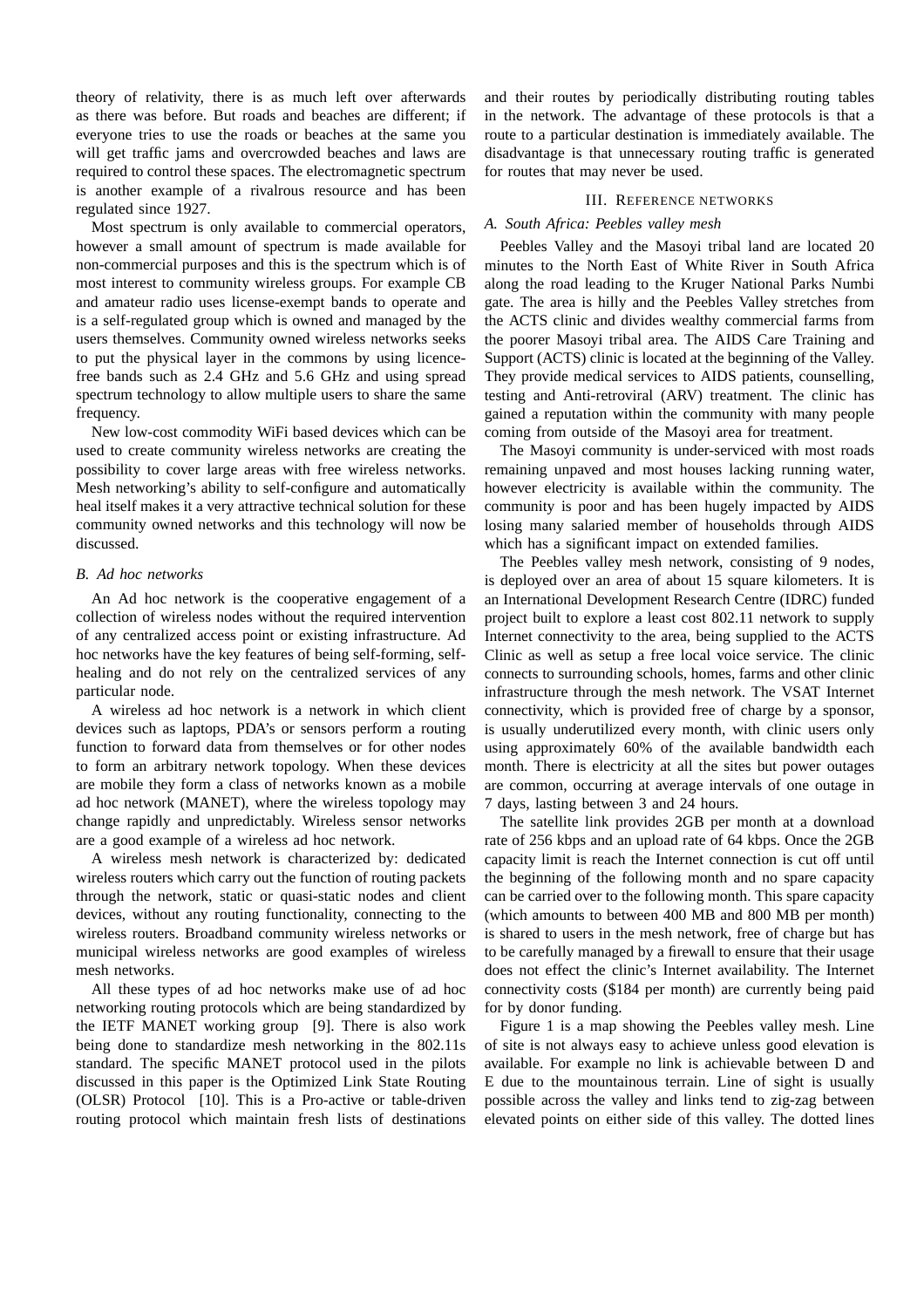between the installations show the routes that the OLSR routing protocol has configured. A scale on the map is shown on the bottom left to give an idea of the distances involved. Nodes A,B and C are placed at the ACTs clinic, node D is at an aid organisation called USAID, node E and F are on a nut farm, node G is at a high school, Node H is placed at a nurse's house and Node I is placed at a hospice.

An asterisk server was installed which allowed a VoIP call to be made between the hospice (I) and the clinic (A). Prior to this mobile calls between these two buildings were costing as much as \$400 per month.



Fig. 1. *A map of the Peebles valley mesh. Each solid dot represents a wireless node. An empty dot represents a close cluster of nodes shown in the circles. The area on the left is wealthy farm land and the area on the right is poorer tribal land.*

See [11] for a detailed analysis of the technical performance of this network

*1) social observations:*

- Up-time in the network was often severely hampered by users unplugging their equipment.
- It was observed that users who had never been exposed to the Internet, such as the nurse's house or the school, found it difficult to understand how to control their bandwidth usage in spite of usage graphs being available.
- First-time Internet users were easily fooled by Internet scams or Phishing schemes and this highlighted the need to educate users about the dangers of the Internet
- Viruses were very common and these machines often needed to be reformatted. Using Linux based systems minimized the risk of virus attacks as well as reducing the cost of a PC.
- Instant messaging tools such as Skype have proved to be a very valuable helpline for inexperienced users in the network. Users would often message more experienced users in the cities to find out how to fix a computer problem or set up a new application.
- Although the VoIP system between the hospice and the clinic was often used for nurses to contact the reception at the clinic, it was not used by doctors as they needed

the privacy and convenience of a phone in their practicing rooms and weren't prepared to go to the reception desk.

- The daughter of one of the staff at the clinic who's house was connected to the mesh became the most prolific user of the mesh network. The Internet connectivity was used to look for a job as well as grow her IT schools and as a result of this intervention she now has a good job which makes use of her IT skills.
- GPRS is available in some parts of Peebles valley and wealthier farmers such as the nut farm (node E and F) and USAID (node D) weren't using the network much as the process of reconfiguring their computer to connect to the mesh is seen as a burden.
- It was thought that connecting the school computer lab to the mesh network would stimulate a wave of interest from school pupils, who could use the computers to assist them with school work or improve their computer literacy. However, the person in charge of the lab locked up the lab after school hours and this was not possible as he saw the system as a threat to his own capabilities.
- *2) challenges:*
- This network was built and sustained by skilled IT specialists who were not local to the area, although the final plan was to hand over ownership to a local entrepreneur, this has proved to be very challenging as these sorts of skills are very scarce in rural areas.
- There has been some interest in taking over and expanding the mesh network from a local business specializing in IT services in the area but current legislation around providing access infrastructure in South Africa is not clear and this has made it difficult for individuals to understand whether they can operate a legal business. This particular network was not legal according to the regulation at the time it was constructed but it was built as a proof of concept with the view of challenging the government's policies at the time.
- Making the Internet affordable to the poor rural community in Peebles valley is a difficult task, The typical costs of satellite connectivity is still high at about 11 US cents per MB in South Africa (It can be far higher in other African countries). If the reach of the mesh network is extended to a nearby town 20 km away, it may be possible to link this to a lower cost DSL connection which will bring the cost down to 2 US cents per MB.

## *B. Zambia: Linknet in Macha*

Macha is located in the Southern Province of Zambia, 75 km from the nearest town of Choma and 350 km by road from the capital city of Lusaka The topography of the area is somewhat undulating, primarily open Savannah woodland averaging 1,100 meters above sea level. The Macha area is populated by traditional villagers, primarily members of the Batonga tribe, living in small scattered homesteads which usually consist of one extended family. There are no commercial farmers or industries in the area. While much of the population is stable, younger adults move to and from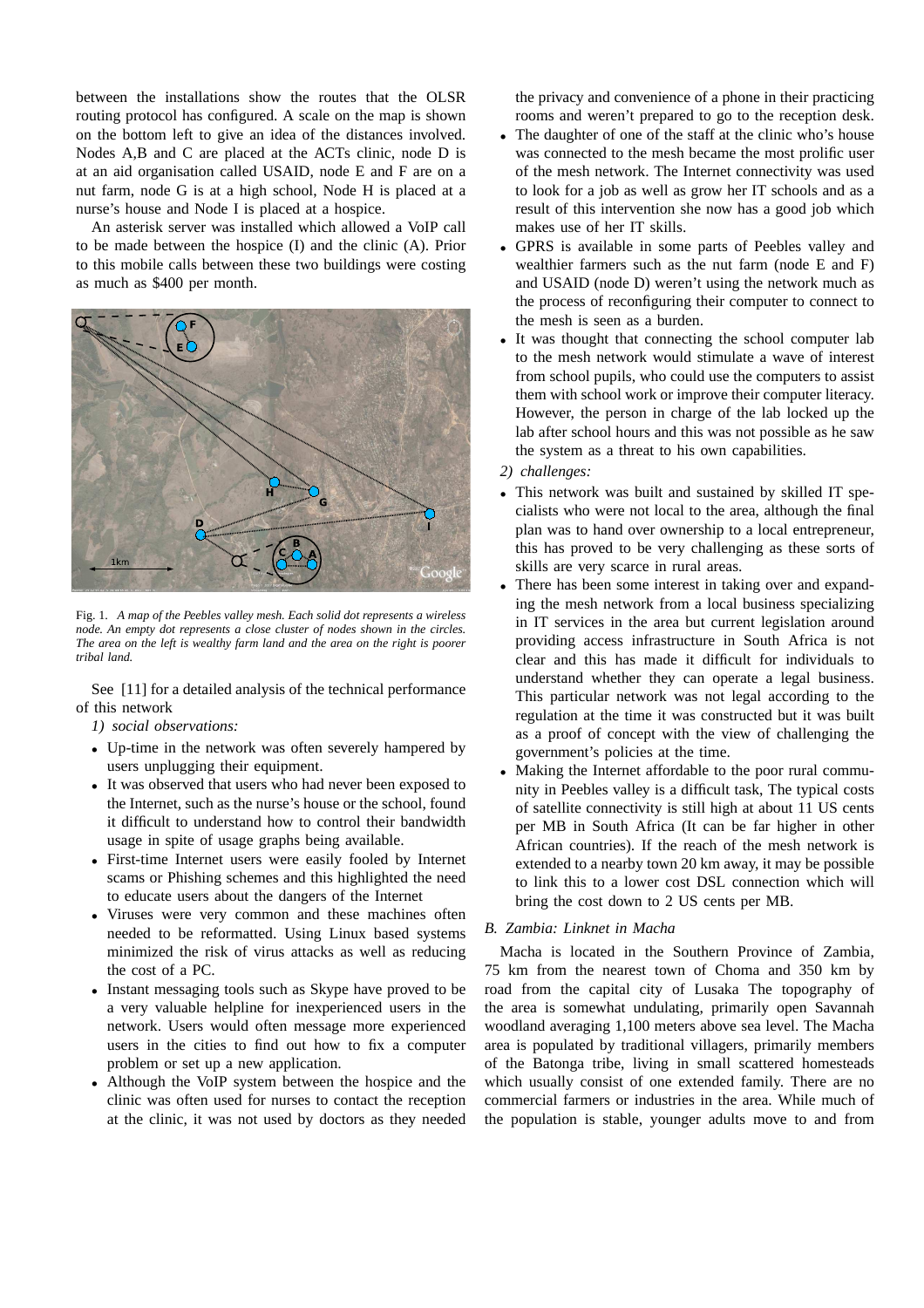the urban areas of the country. The primary livelihood is subsistence farming with maize being the main crop.

There is an estimated population of 135, 000 (c. 2007) within an approximate 35 km radius around Macha.The average income for a person in the village is \$1 per day. Macha has very limited infrastructure. There is a mission hospital, medical research institute and community centre. Only dirt roads link Macha to other villages and towns. Electricity is available to only the privileged few. Moreover, the supply is unreliable especially during the rainy season when several outages can occur within a single day.

LinkNet has provided Internet access in rural Macha since 2004 and no telecommunication operators saw this area as a viable business opportunity. The technical solution implemented in Macha consists of a wireless local area network (WLAN) that is connected via VSAT satellite connections to the Internet. Computers and other user devices connect to the wireless network to obtain access to Internet services. Wired connections are rarely used because they require more installation effort and are sensitive to physical damage as well as lightening.

Figure 2 shows LinkNets current network topology in Macha. The network consist of two VSAT satellite connections, an IT room with a number of servers, switches and routers, and a three layer WLAN (IEEE 802.11g) network to share the Internet connection throughout the community. Each layer uses a unique radio channel to prevent interference with other layers. The top layer of the WLAN network, indicated by dashed lines, is the wireless wide area backbone that interconnects several wireless local area backbones in the middle layer. The local area backbones are formed by mesh clusters (indicated by routers with red labels). The bottom layer is the clients access layer with hotspots, not shown in the Figure. The mesh cluster is based on the same mesh network that was used for the Peebles mesh network. The skills to build this mesh network were acquired at a training workshop held at the Meraka Institute for Linknet staff as well through a D.I.Y. guide developed by the Meraka Institute [12]

*1) Social observations:* LinkNet sees the provisioning of Internet connectivity as a pre-requisite for the development of rural areas. Subsequently, after introduction of the Internet to the Macha community, several unforeseen innovations occurred. These innovations have led to significant socioeconomic benefits.

• Sunflower farming: A young man who was born, grew up and educated in the rural Macha community gained access to the Internet through Linknet at the Vision Community Centre in Macha. In mid-2005 he independently searched for new ideas on farming and came across information on sunflower production at two websites. In May 2006 he harvested 70 bags of sunflower seeds, each with a weight of 50 kg from a 20kg bag bag of sunflower seeds he had planted. The oil from these seeds was bartered for maize and used to feed the entire family of parents, four children and five relatives during 2006. During the following season his sunflower production has



Fig. 2. *The Macha network in November 2007.*

increased ten-fold.

- Data entry services: A USA-based company needed information from 700,000 documents captured in a database and required some human resources coupled with the availability of the Internet to carry out the task. Macha saw this new business opportunity and created a project branded the Macha Conversion Project which made use of 20 local workers and 2 local project managers working in shifts for 24 hours per day. This project gave School leavers invaluable work experience and brought in much needed revenue to Macha.
- Fight against HIV/AIDS and other infectious diseases: The fight against HIV/AIDS can be vastly augmented with improved quality of HIV care, prevention, and treatment through locally sustained deployment of health communication, clinical, and management information systems. In addition to these primary applications, less extensively trained and less experienced clinical talent has been able to tap into global health expertise via telecommunication services resulting in informationbased decisions, thereby improving the quality of care and treatment. A steady supply of HIV/AIDS medicine given is dependent on timely communication and interaction through the ICT infrastructure.
- Local champion: There is a marked difference in the rate of growth of ICT services in an area when there is a local champion. In the case of Macha, a local champion sought to grow their wireless reach and began to explore the possibility of using mesh networking. This led them to set up a training workshop at the Meraka Institute in Pretoria where they learnt how to build mesh networks using the Peebles valley mesh network as a blueprint.
- Distance learning: Many locals that need to study in tertiary applications but don't want to leave their local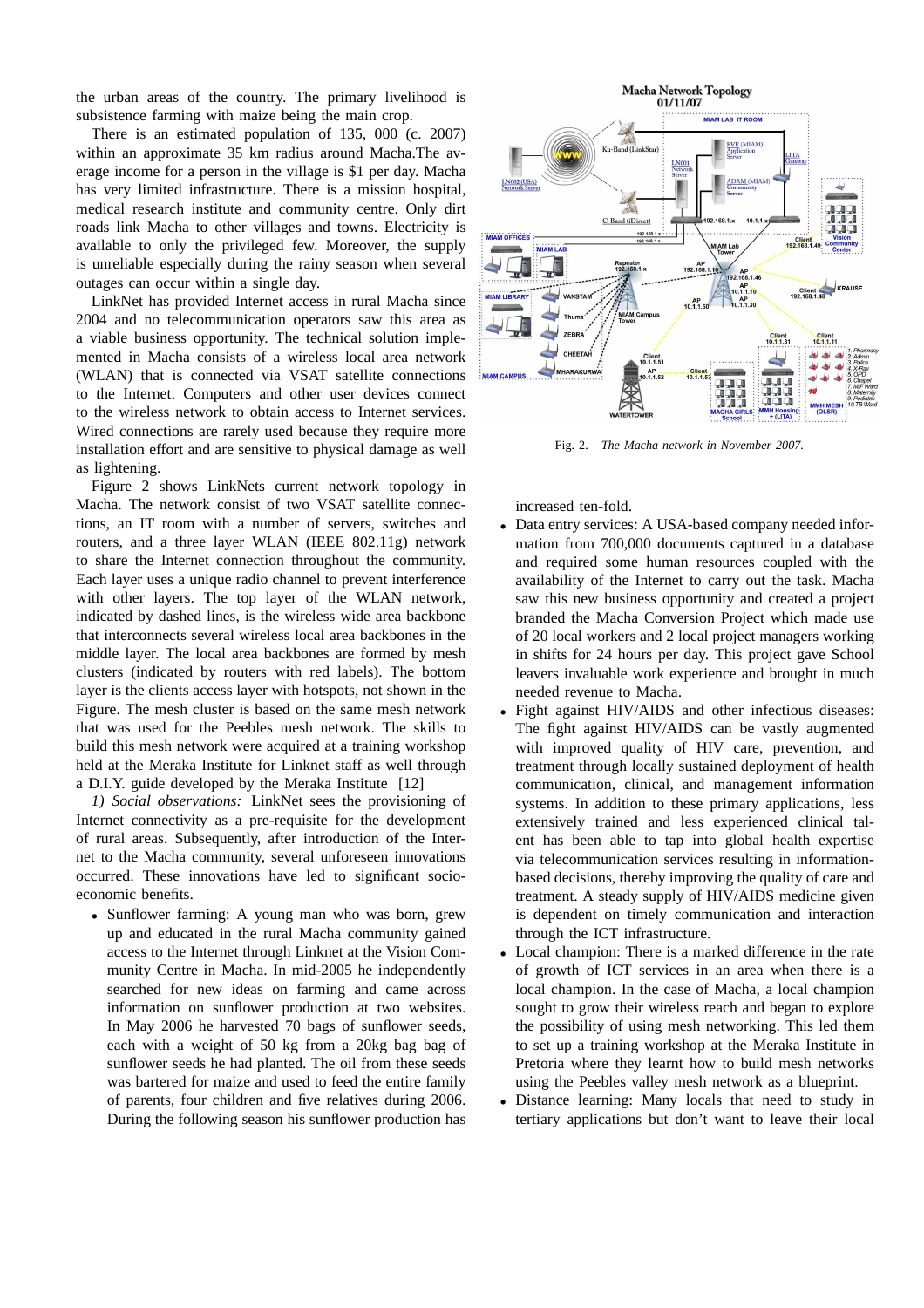village are studying through distance learning based Universities such as the Zambian Open University and the University of South Africa.

## *2) challenges:*

- Managing the bandwidth of users is not currently possible and this has led to some abuses by users.
- The environment in Macha is harsh and a large number of computers are damaged or their hard drives fail due to power interruptions, high temperatures and dust.
- Internet connectivity for the entire village is approximately 1.5 Mbps and costs Macha an exorbitant \$1700 per month. Locals often visit the Vision Internet Cafe (an Internet Cafe incorporated by LinkNet Zambia) with the desire to use the Internet for the first time but when the charges (per minute) are made known to them, they choose not to use the service simply because they find it unaffordable.
- Email spam being downloaded to the Macha server is very costly as unnecessary Email downloads cost extra money. Linknet has its own email domain and needs a mechanism to filter spam and turn attachments into hyperlinks before being downloaded to a Macha server.

#### IV. FUTURE CHALLENGES AND RESEARCH AREAS

## *A. WISP in a box*

There is a need for entrepreneurs in rural areas to have a "ISP in a box" which is essentially a complete gateway unit which allows an entrepreneur to start a business selling Internet and other services into a community wireless network or Internet Cafe. It should have the following core features

- 1) Make use of best known ingredients from the open source / free software world as well as release all developed code as open source software
- 2) Easy to use Graphical User Interface
- 3) Asterisk VoIP server with simple Interface to add new users and Dial plans.
- 4) User authentication as well as a capture portal with instructions for first-time users
- 5) Provide a billing engine with pre-paid Internet and bandwidth management
- 6) Provide local content servers such as Wikipedia and distributions of Linux.
- 7) Transparent proxy server which can redirect commonly requested files such as Windows or Virus updates to a locally available version of the file.

## *B. IPv6*

IPv6 has a number of key advantages when used in a mesh network. It offers the ability to auto-configure its IP address based on the MAC address of the Network Interface Card with very little chance of an IP address collision. Many community mesh networks make use of private IPv4 address space due to the lack of availability of IPv4 addresses and then make use of Network Address Translation (NAT) at a gateway. With the large number of available addresses in IPv6, an Internet routeable address can be allocated to every node in your wireless mesh network which makes remote support very simple.

There are still however a number of hurdles to moving over to a pure IPv6 network. All Unix based operating systems offer full support for IPv6 but Windows only offers partial IPv6 support on Windows XP (DNS does not function in IPv6) and full support on Windows Vista. There are also many applications that still need to be ported to IPv6 such as Skype, many SIP clients, email clients and so on. IPv4 to IPv6 tunneling as well as a server which can masquerade IPv6 addresses for IPv4 Internet addresses is needed as a transition strategy for IPv6 users.

## *C. Real-time flow over mesh networks*

A key application in rural wireless networks is still voice communication, especially in areas where mobile phone coverage is not available. Video streaming could also become a key application as more advanced applications such as teleconferencing for distance education as well as tele medicine are used. In order to support real time media flow of wireless mesh networks based on commodity 802.11 hardware, new innovative techniques which integrate research progress made in TDMA like protocols as well as adaptive rate coding schemes and real-time sensitive routing protocols are required. A new mechanism which makes use of a multiple-layer framework shown in Figure 3 to measure and characterize the network at various layers as well as provide feedback to individual layers is envisaged. This functionality should also be distributed across the network in order to avoid any central point of failure.

## *D. Energy efficiency in mesh networks*

Many rural areas are either without grid-based power or have very unreliable power. If connectivity is to be provided using renewable energy sources or during power outages, there will be some degree of reliance on battery powered wireless routers. There are a number of components required to improve the energy efficiency of mesh networks. Firstly some awareness if needed of the current battery levels of the device as well as the rate at which this device is charging or discharging. An energy aware routing protocol can then adapt the path it takes to ensure that nodes batteries are drained at even rates to ensure the longest possible lifespan of the network (see Figure 3). TDMA like schemes, which make use of time slots, can also be useful to allocate more or less slots to nodes depending on the status of their batteries, this can also be used to allow nodes to enter a sleep state and wakeup when when they have a slot during which they receive or transmit.

#### V. CONCLUSION

A key factor for the success of any wireless rural network is to have a local champion in the area who will drive the development of the network. In the case of the Linknet wireless network in Zambia, all the concepts and ideas came